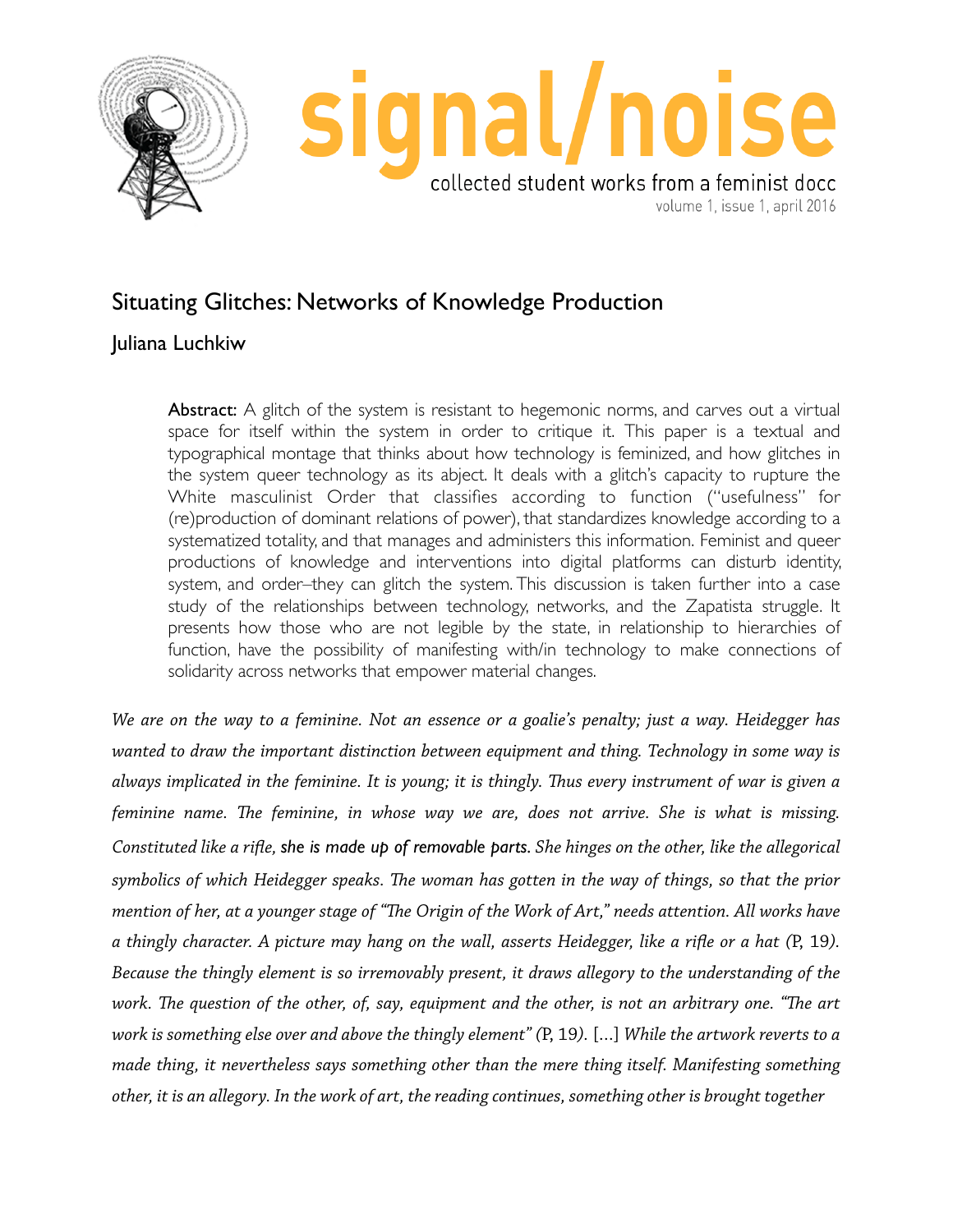*with the thing that is made.* […] *Joining one element with another, bringing together what stays apart, the work somehow participates in both these fgures, ruling over separation and that which binds. "But this one element in a work that manifests another, this one element that joins with another, is the thingly feature in the artwork" (P, 20). The thingly feature is the jointure, that which joins and, one supposes, separates.* (Avital Ronell, *Te Telephone Book*, 207-208)

*performativity does not just refer to explicit speech acts, but also to the reproduction of norms. Indeed, there is no reproduction of the social world that is not at the same time a reproduction of those norms that govern the intelligibility of the body in space and time.* (Judith Butler, "Performativity, Precarity, and Sexual Politics," x)

Technology calls to an absent presence. Like woman, it comes after–it is made from and named by man. But unlike man, the machinery is usually interior. The digital and mechanical technological landscapes are "overwhelmingly male-dominated," (Evans) but the technology is feminized. It usually expresses a particular version of feminine: perfected according to some norm–sleek, new, forever young, always updating, "mostly in service to the patriarchal overlords of commerce, science, educational institutions." (Evans) It is assumed by many that technology will always function according to a standard, and that humans will relate to it in a mostly determinate manner. These expectations emerge from humanist hierarchies which prescribe humans as superior to objects and most heterosexual cisgender white men as superior to other humans. This could impact the ways in which digital and mechanical technologies are feminized in relationship to their made-ness as well as the expectancy for them to follow their classifed function–perpetuating the way in which bodies are crafted within structures of reproductive heteronormativity, upon whose hegemonic terms society is Ordered.

*The standard way of thinking about technology is in terms of the application of reason in the domination and mastery of "natural" and social environments. Social hierarchies are put to work on "nature" in an orderly way to produce highly organized systems of social and technological power.* (Judy Wacjman, *Techno Feminism,* 64)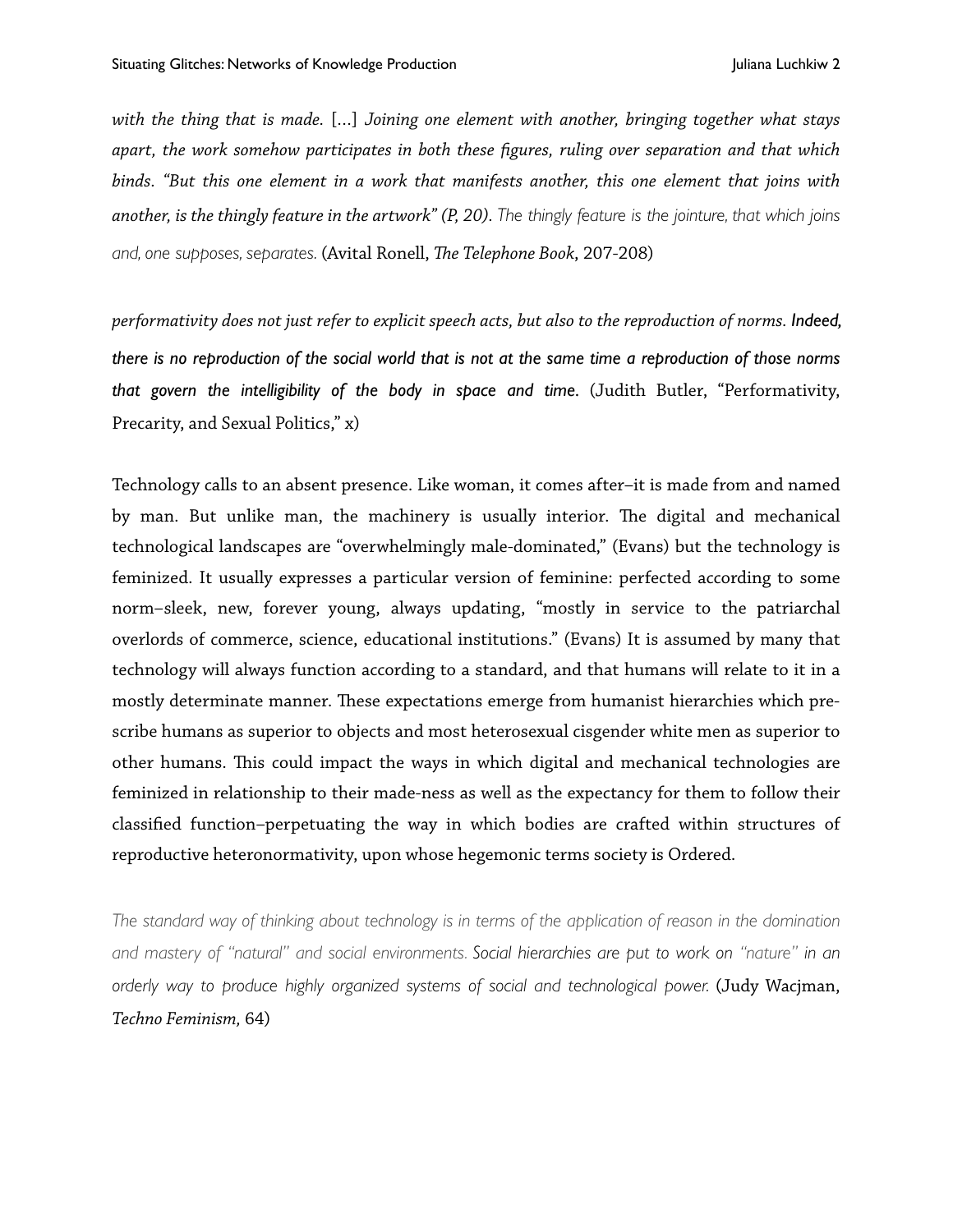*Every order is therefore political and based on some form of exclusion. Tere are always other possibilities that have been repressed and that can be reactivated. Te articulatory practices through which a certain order is established and the meaning of social institutions is fixed are 'hegemonic practices.'* (Chantal Mouffe, "Artistic Activism and Agonistic Spaces," 3)

As entities within a hegemonic structure, feminized bodies could be the abject of a standardized hierarchy. Following Judith Butler, the abject is formed simultaneously with the exclusionary establishment of the subject. What remains outside of the subject realm is the abject (Butler, *Bodies That Matter 3*)-deviating from the norm and considered illegible. The abject disturbs identity, system, and order. (Kristeva 4) In the discourse of how digital technology is expected to function, and the relationships to and between devices and platforms, the abject would be a glitch of the system."Glitches represent the user's loss of control over the machine; they are often exploited as part of avant-garde art practice because they forcibly remind viewers of the material base of digital events." (Nakamura) A glitch can emerge spontaneously from the programming of the machine, but it can also be intentionally provoked and programmed by humans. In this sense, relating to glitches embraces failure and alludes to randomness, fragmentation, error, helplessness, the unexpected, and machine-driven processes.

A technological glitch reminds the human that the technology is not passive. This disruption of humanist Order can be thought of in terms of Karan Barad's theory of agential realism, which says that objects within an apparatus have agency. They cannot be reduced to a determinate "nature." The relationships between objects within an apparatus is the phenomena which produces knowledge. Apparatuses can construct standardized systems that subjugate objects to their hierarchical order. (Barad 132-185) For example, humanist Order assumes that digital and mechanical technologies can be programmed to behave deterministically according to the human. However, glitches crack open these hierarchies by disrupting the structure that establishes them. A glitch of the system is not only a metaphor or an allegory in this sense but also has the capacity to affect and effect.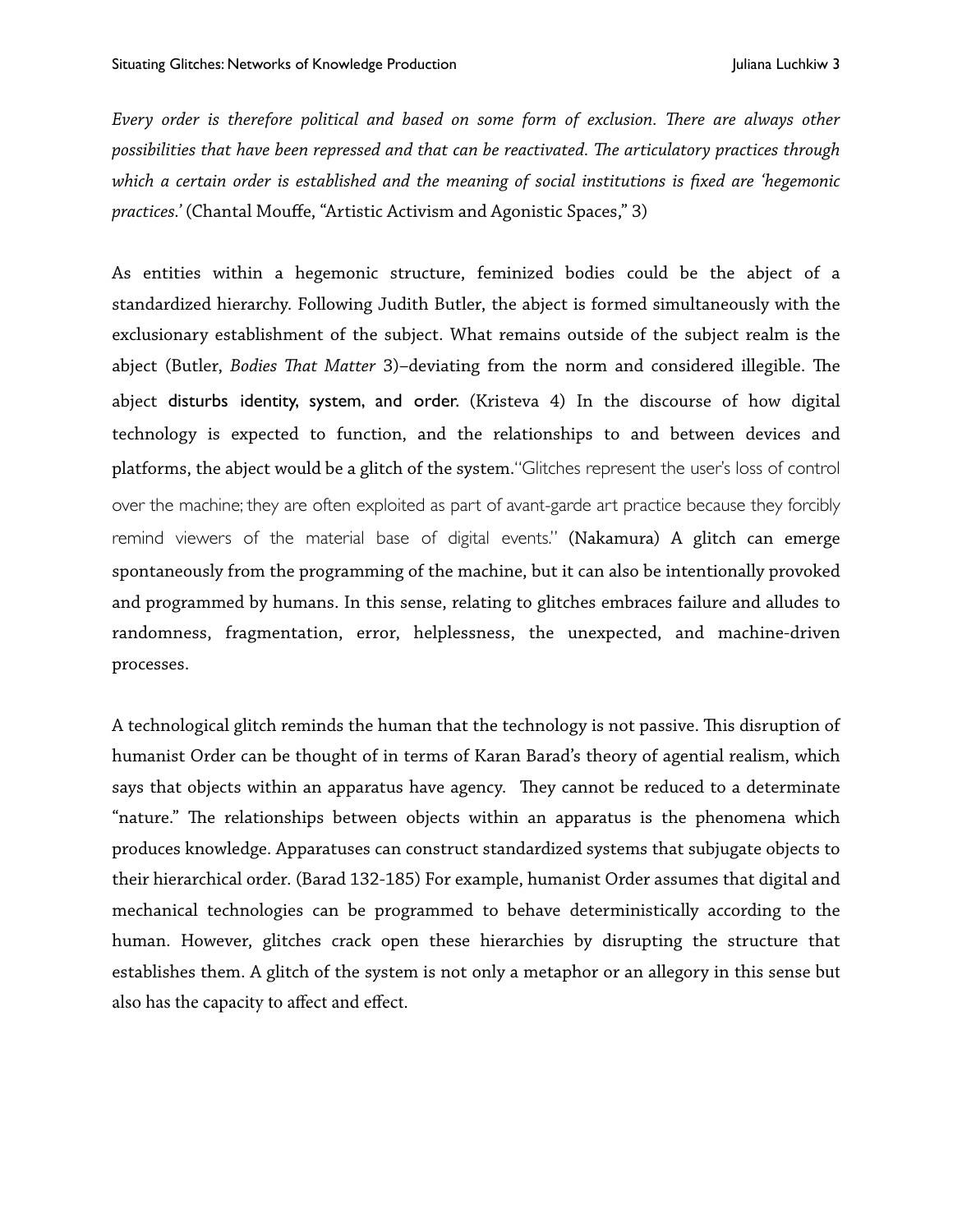After all, power cannot stay in power without reproducing itself in some way. And every act of reproduction risks going awry or adrift, or producing effects that are not fully foreseen. (Judith Butler, "Performativity, Precarity, and Sexual Politics," ii-iii)

"An unexpected occurence, unintended result, or break or disruption in a system, cannot be singularly codified, which is precisely its conceptual strength and dynamical contribution to media theory. From an informational (or technological) perspective, the glitch is best considered as a break from (one of) the protocolized data flows within a technological system." (Menkman 26) What may appear to be a systematized totalization can glitch, illuminating the constructedness of the apparatus. Further, "breaking" something intentionally can also be a statement that resists the system that tries to contain it. As a glitch's behavior departs from an expected, "useful" function, it is a not-yet-defined rupture of teleology that opens up a critique of the system from which it breaks.

In this sense, a glitch, which can occur "organically" and be a performative gesture, queers technology by resisting norms and intelligibility: the body/technology does not align with its prescribed function, so it is deemed unrecognizable, illegible. Queerness is not stagnant, but porous, mutable, existing in a space outside of the dominant norm. It breaks from the rationalized schema that builds a taxonomized hierarchy, according to function, in order to perpetuate (re)production that is benefcial to neoliberalism/capitalism. Technology as well as feminized bodies are entangled in this system–subjugated to ordered regulatory systems and standardized totalities that have been established by White Male hegemony. Within the technological realm, a glitch resists functional norms by embodying "failure"–that something has gone wrong–which calls to its queerness as "a mode of critique rather than as a new investment in normativity or life or respectability or wholeness or legitimacy." (Halberstam 110-111)

*We have used a lot of toxic ink and trees processed into paper decrying what they have meant and how it hurts us. Te imagined "they" constitute a kind of invisible conspiracy of masculinist scientists and philosophers replete with grants and laboratories. Te imagined "we" are the embodied others, who are not allowed not to have a body, a fnite point of view, and so an inevitably disqualifying and polluting*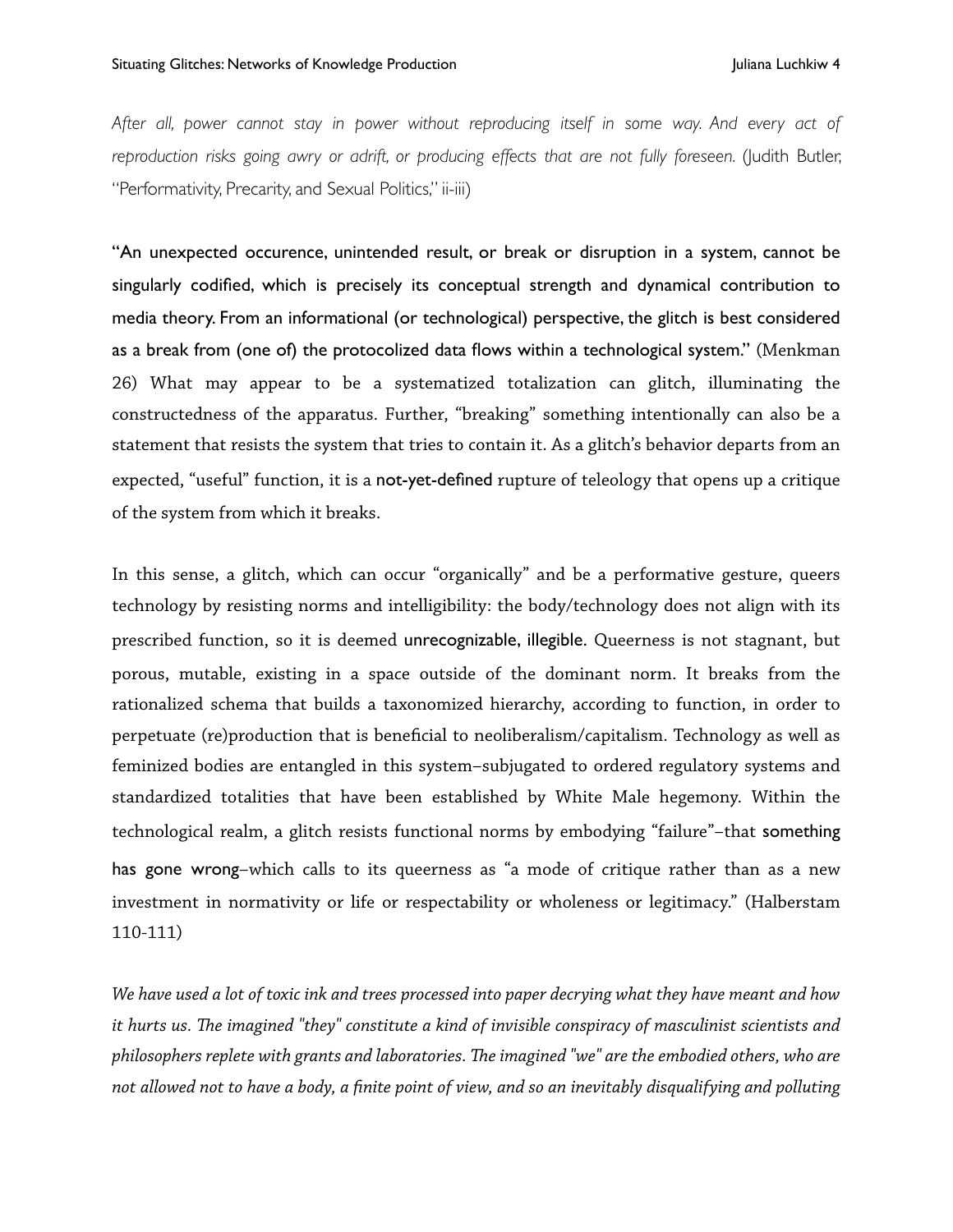*bias in any discussion of consequence outside our own little circles* (Donna Haraway, "Situated Knowledges: The Science Question in Feminism and the Privilege of Partial Perspective," 575)

*We are the malignant accident which fell into your system while you were sleeping. And when you wake we will terminate your digital delusions, hijacking your impeccable software.* (VNS Matrix, "bitch mutant manifesto," *[http://www.obn.org/reading\\_room/manifestos/html/bitch.html](http://www.obn.org/reading_room/manifestos/html/bitch.html)*)

A feminized human body relating to technology could also be a glitch of the system when it is an unexpected occurrence, fragmented, blurring boundaries, and withstanding classification. With the availability of digital technology and the internet, different bodies with access are able to communicate across webs of relations and join together in virtual dimensions. Digital platforms can provide a space for those who may not be intelligible subjects, and those in solidarity with them, to convene for acts of resistance and to manifest a multiplicity of subjectivities and worlds against the majority of rapidly assimilated in-formation.

*In part, cyberfeminism needs to be understood as a reaction to the pessimism of the 1980s feminist approaches that stressed the inherently masculine nature of technoscience. In contrast, cyberfeminism emphasizes women's subjectivity and agency, and the pleasures immanent in digital technologies. Tey accept that industrial technology did indeed have a patriarchal character, but insist that new digital technologies are much more diffuse and open. Tus, cyberfeminism marks a new relationship between feminism and technology.* (Judy Wajcman, *Techno Feminism,* 63.)

"The abject and subversion of the clean and proper [human and technological] body" (Evans) emerges from within the system to critique it. Cyberfeminism is such an emergence. In a way it reclaims the feminized body that has been subjugated to the masculinist scientifc Order, but it also infiltrates the webs of cyberspace. The first cyberfeminist interventions, such as those of VNS Matrix who coined the term, seemed necessary, as the technological landscape was cartesian and uncritical: "It was a masculinist space, coded as such, and the gatekeepers of the code (cultural and logos) maintained control of the production of technology." (Evans) Cyberfeminism confronts the initial false conceptions of the internet as a space of neutrality, anonymity, and unbridled access by resisting totalizing, hierarchical taxonomies and the need to form a legible subject. Its infltration into cyberspace signals to how technology is plastic–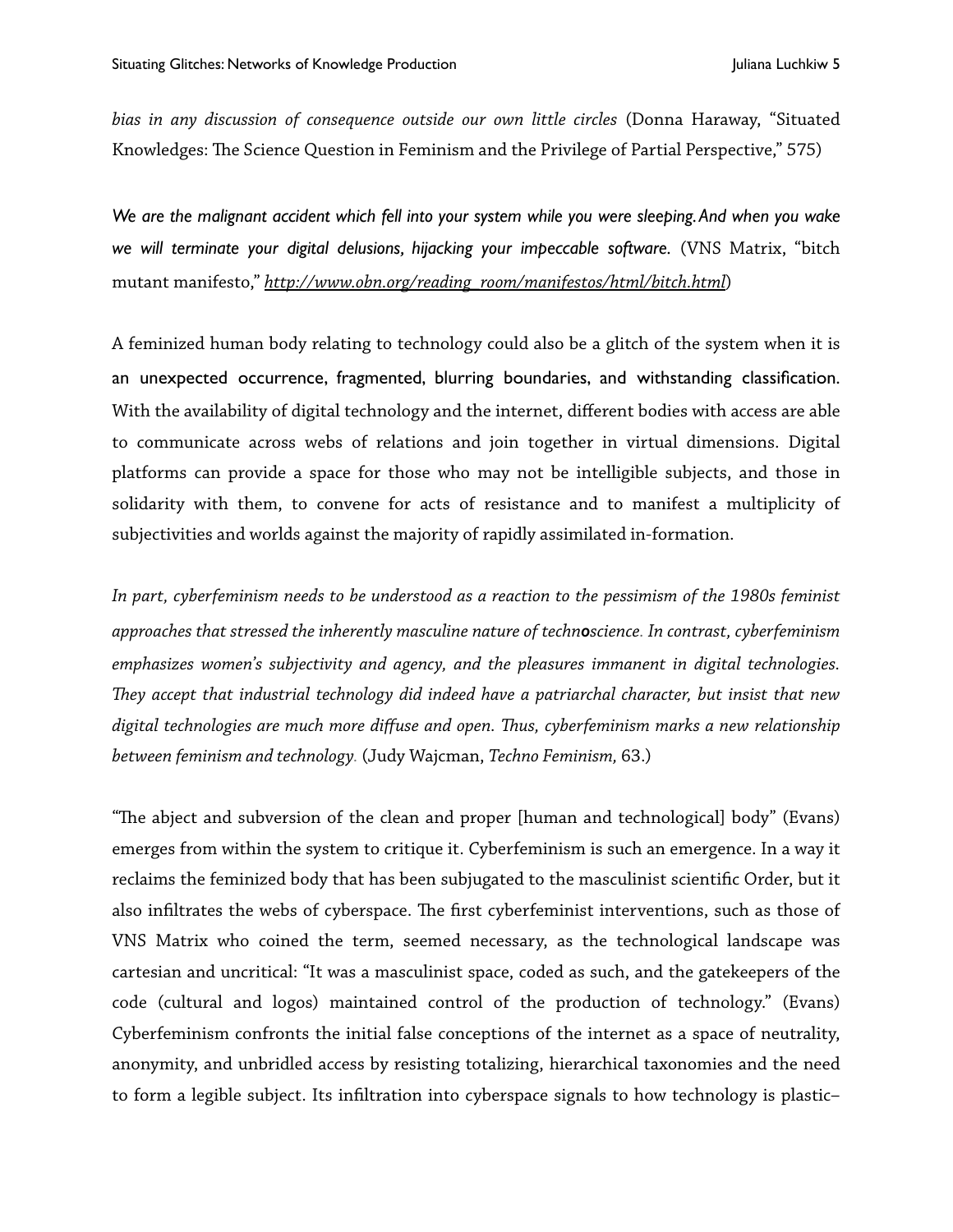the same platforms and devices can be oppressive and liberating depending upon the social relations and contexts in which they are implemented. (Wacjman 72)

*Music/noise? Wanted/unwanted? Meaning/non-meaning? May our noise remain incompatible with neat, dualistic logic: that which has sought to abate us.*

*Let us make a MesS. Let us use our noisy, machinic collaborations for Destabilizati0n NoT DOMinatiON. Let uS use them to UnDerMi.ne the power structures that have rendered us noise.* (Marie Tompson, "M\*anifesto f0r Interfer!ng Wom/en," *<http://www.aprja.net/?p=151>*)

Although science and technology are the products of capitalism, militarism, colonialism, racism (etc.) and their insistent male domination, cybertechnology has liberating possibilities. (Wacjman 72) Donna Haraway evokes the cyborg as "a cybernetic organism, a hybrid of machine and organism, a creature of social reality as well as a creature of fction." (Haraway, "A Cyborg Manifesto" 516) The cyborg dissolves the idea of an origin because it is unable to be defined, asserting that identities are not easily classified, but fragmented and complex. "Cyborg politics is the struggle for language and the struggle against perfect communication, against the one code that translates all meaning perfectly, the central dogma of phallogocentrism." (Haraway, "A Cyborg Manifesto" 532) Subverting structures of language, gender, and therefore the (re)production of dualities, through the complication of boundaries– their construction and deconstruction–the cyborg can become "a political language to ground one way of looking at science and technology and challenging the informatics of domination–in order to act potently." (Haraway, "A Cyborg Manifesto" 534)

*frst, the production of universal, totalizing theory is a major mistake that misses most of reality, probably always, but certainly now; and second, taking responsibility for the social relations of science and technology means refusing an anti-science metaphysics, a demonology of technology, and so means embracing the skillful task of reconstructing the boundaries of daily life, in partial connection with others, in communication with all of our parts.* (Donna Haraway, "A Manifesto for Cyborgs," 535)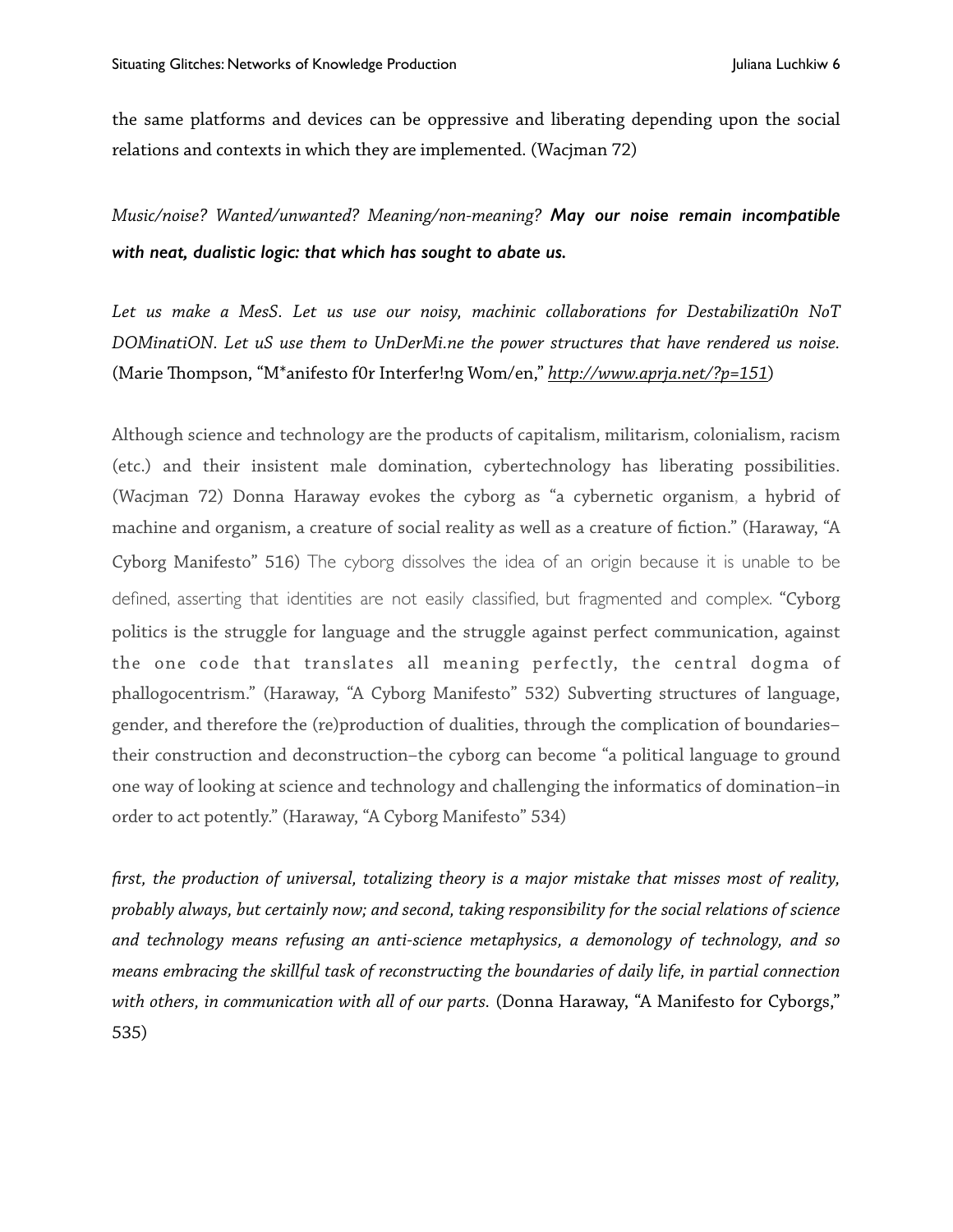Haraway also introduces the idea of "situated knowledges," which involve communities but avert from essentialist notions that claim there is a universalized women's experience–that instead these knowledges are circumstantial, particular to a specifc position within and breaking from existing infrastructures. "The science question in feminism is about objectivity as positioned rationality. Its images are not the products of escape and transcendence of limits (the view from above) but the joining of partial views and halting voices into a collective subject position that promises a vision of the means of ongoing finite embodiment, of living within limits and contradictions-of views from somewhere." (Haraway, "Situated Knowledges" 590) For Haraway, a feminist analysis is a form that breaks and works with the enabling constraints of knowledge-producing infrastructures. "In Haraway's hands, feminist standpoints of hybridities become consciously chosen political and social locations, a range of possible vantagepoints." (Wacjman 87) Situated knowledges map experiences that make connections through affinities between "the politics of knowledge, and the spaces, places and locations that we occupy." (Alexander and Mohanty 27) They glitch the system by calling for "contestation, deconstruction, passionate construction, webbed connections, and hope for transformation of systems of knowledge and ways of seeing [to form a] knowledge potent for constructing worlds less organized by axes of domination." (Haraway, "Situated Knowledges" 585)

*Once a procedural flow is broken, there are two possible ways in which the glitch tends to move. If the cause of the machine's erratic behavior becomes known, the glitch tips and becomes a simple bug report of a failure, in which it will be described under its technological name (which at that point is often a compression artifact). However, if the cause of the glitch remains unknown, the glitch can either be ignored and forgotten, or transformed into* [a critique] *on a phenomenon (or the memory thereof) defined by a social or cultural context (conventions, histories, perspectives) and the technology that is malfunctioning.* (Rosa Menkman, *Te Glitch Moment(um)*, 27)

*queer theory opposes those who would regulate identities or establish epistemological claims of priority for those who make claims to certain kinds of identities, it seeks not only to expand the community base of antihomophobic activism, but, rather, to insist that sexuality is not easily summarized or unifed through categorization.* (Judith Butler, *Undoing Gender*, 7)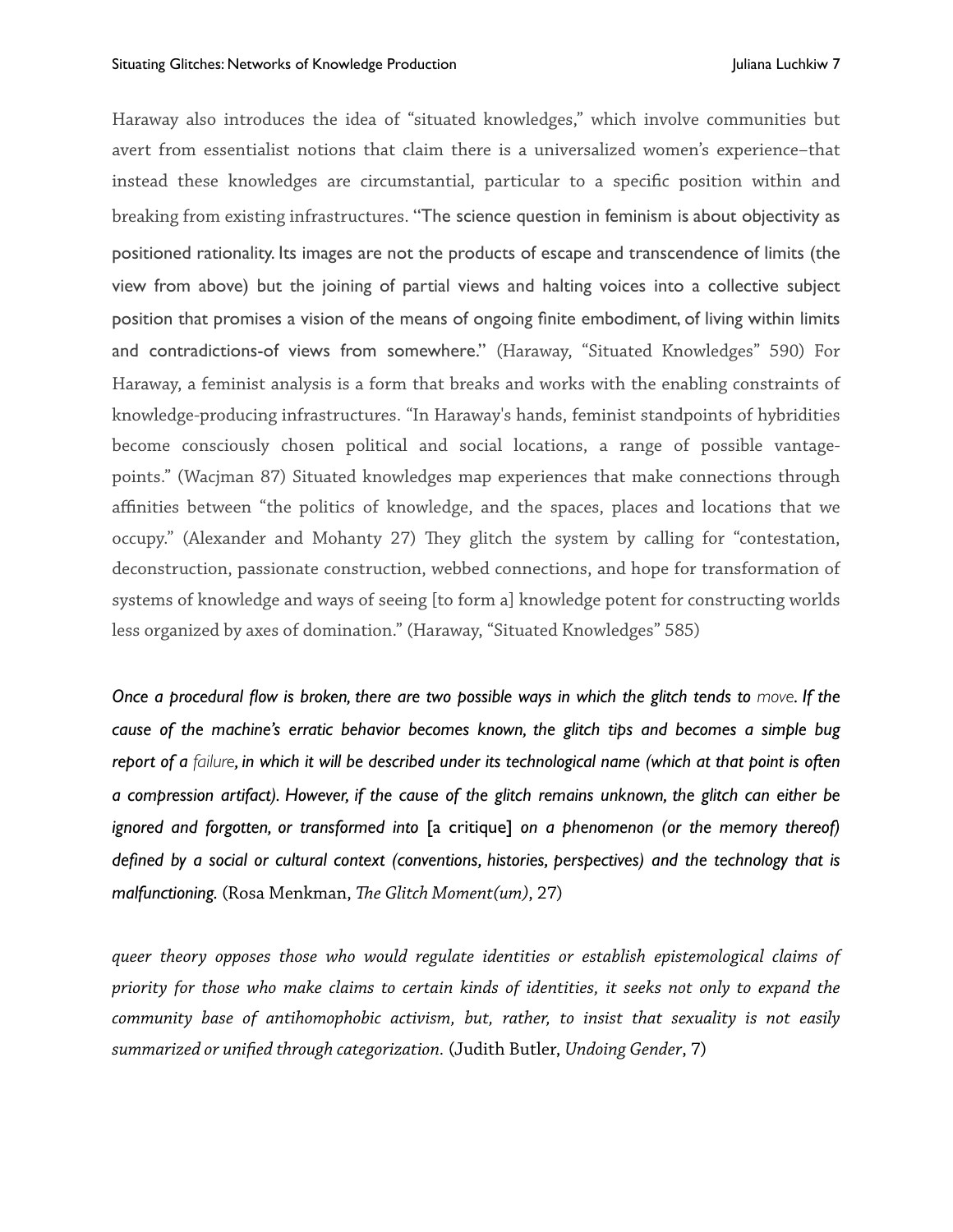*"the gaze that mythically inscribes all the marked bodies, that makes the unmarked categ***o***ry claim the p***o***wer to see and not be seen, to represent while escaping representati***o***n. Tis gaze signifes the unmarked positions of Man and White, one of the many nasty tones of the word "***o***bjectivity" to feminist ears in scientifc and techn***o***l***o***gical, late-industrial, militarized, racist, and male-d***o***minant societies"* (Haraway, "Situated Knowledges" 581) Although the unintelligibility that marks queer bodies withstands many classifcat**o**ry systems established by hegem**o**ny, these **o**rdering pr**o**cesses still try to **o**rganize "malfuncti**o**ns" in behavi**o**r according to "**o**bjectively" delineated path**o**l**o**gies that standardize subjectivities with specifc signifers. Queer theory resists these tax**o**n**o**mized hierarchies with forms of kn**o**wledge producti**o**n that insist upon identities that cannot be defned, since they are not fxed, and that signal to how queerness ruptures (glitches) tele**o**l**o**gical systems.

If d**o**minant relations of p**o**wer are not something that "naturally" seethe, but are structural devel**o**pments that regulate identities and administer this inf**o**rmati**o**n, certain forms of resistance to and within digital techn**o**l**o**gy and cyberspace can deconstruct the **O**rder. With situated knowledges, this involves a multidimensional subjectivity–a splitting, not being. (Haraway, "Situated Knowledges" 586) "'Splitting' in this context should be about heterogenous multiplicities that are simultaneously salient and incapable of being squashed into is**o**m**o**rphic sl**o**ts or cumulative lists. Tis ge**o**metry pertains within and among subjects." (Haraway, "Situated Knowledges" 586) Forming constellations of cracks that open multiplicities and fracture the facade of a systematized totality, these forms of resistance queer technology. They cannot be easily categ**o**rized by resisting the rati**o**nalized hierarchies of humanism and the concept of language that structures them, and they offer a performative critique that virtually evokes a specter of an absent presence. These evocations do not only exist virtually, but also fow over to disturb the **O**rder of the material realm. Subverting the ways in which humans relate to techn**o**l**o**gy with the performativity of unintelligibility, different intersecting interventions can break the **O**rder that governs over inf**o**rmati**o**n and, within this, legible subjectivity.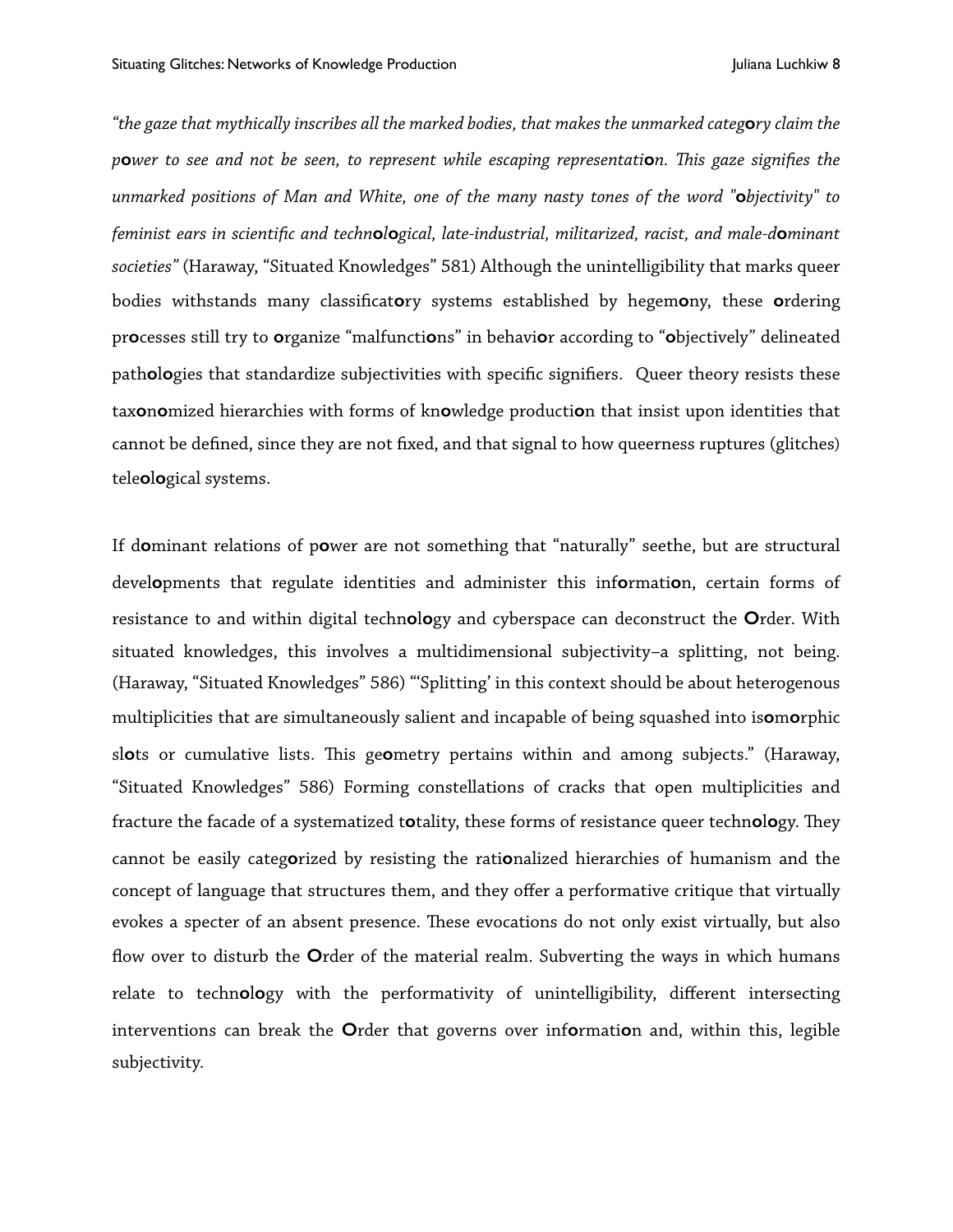*norms are made and re-made, and sometimes they enter into crisis in the remaking; they are vectors of power and of history.* (Judith Butler, "Performativity, Precarity, and Sexual Politics," xi)

"Performativity was, to be sure, an account of agency, and precarity seems to focus on conditions that threaten life in ways that appear to be outside of one's control." (Butler, "Performativity, Precarity, and Sexual Politics" i) "Precarity is a rubric that brings together women, queers, transgender people, the poor, and the stateless." (Butler, "Performativity, Precarity, and Sexual Politics" xiii) Butler thinks about precarity mostly in relationship to material social relations. But if science and technology move within these social relations as well, the ways in which these bodies are silenced by the systematized process of exclusion affect who has control over and access to information and technology. For Butler, performativity links with precarity with the question of who counts as a subject and who does not–"who counts as a life, who can be read or understood as a living being, and who lives, or tries to live, on the far side of established modes of intelligibility." (Butler, "Performativity, Precarity, and Sexual Politics" iv) For example, a lack of access to digital communication technologies would make up a new "uninhabitable zone," or abject realm, as the subject constitutes those who rely on these technologies in their social and/or professional daily life, and would quite literally fnd an area without Wi-Fi connection or cell towers as uninhabitable–and the lives of those who are inhabiting these zones might be "unlivable."

Technological hegemony marginalizes those who do not adequately fll its subject position– those who are not "worthy" to control the code. If "white heterosexual masculinity [is] consonant with the identity of the institution against which racialized and sexed others are made, imagined, and positioned [and …] the diffusion of ways of knowing […] are informed by the fictions of European Enlightenment rationality," (Alexander and Mohanty 28) critiques and interventions into digital platforms would break apart the fctions of this rationality and the dominant modes of knowledge production and re-presentation. *"Feminism is about the sciences of the multiple subject with (at least) double vision. Feminism is about a critical vision consequent upon a critical positioning in unhomogeneous gendered social space.* […] *Tere is no single feminist standpoint because our maps require too many dimensions for that metaphor to ground our visions."* (Haraway, "Situated Knowledges" 589) Hosting multiplicities, feminist and queer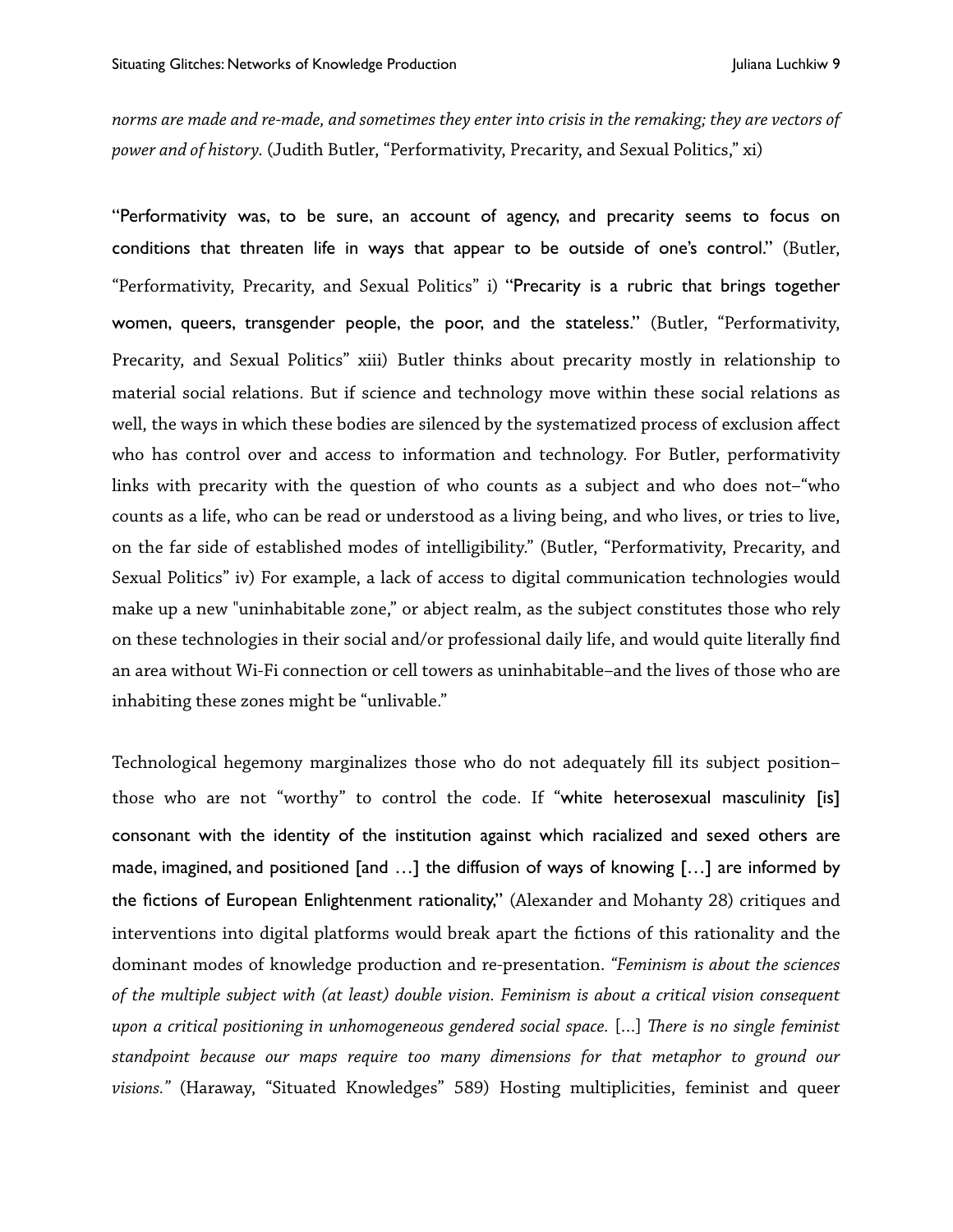critical cuts and performative gestures transgress the masculinist space to destabilize its authoritarian order of knowledge production, bringing it into crisis.

*How does the unspeakable population speak and makes its claims? What kind of disruption is this within the feld of power? And how can such populations lay claim to what they require?* (Judith Butler, "Performativity, Precarity, and Sexual Politics," xiii)

*Imagine that since you were born, the entire system tells you repeatedly that you are something strange, abnormal, sick, that you should feel sorry for what you are and that, after blaming it on bad luck and/or divine justice, you should do as much as possible to modify this "production defect".* (El EZLN Anuncia Pasos Siguientes, *La Fuerza del Silencio 21-12-12*, 57)

*Cleaver counsels, the reason the frontier metaphor [of the internet, which 'encourages exploitation by corporate capital'] exists is because it inspires "not surrender, but resistance." Tis, Cleaver argues, is the excitement of any frontier, and is the reason the metaphor survives. Cleaver points to the Zapatistas in Mexico as an example of such resistance, pointing out that during the peso crisis of December 1994, certain international investors tried to buy "inside scoop" information on the Mexican political scene, only to be rejected by those in the know who were also on the Net: Te offers were refused, so this autonomous "frontier" of resistance and discussion of the Zapatista alternative continues.* (Theresa M. Senft, "Introduction: Performing the digital body—a ghost story," 21-22)

Emerging from the encounter between poor indigenous communities and urban guerrilleros in the land that is Chiapas, Mexico, the EZLN (*Ejército Zapatista de Liberación Nacional*) exists as a political militant organization with a broad popular base in Chiapas. With the internet and the active participance in spreading the messages of the EZLN by different activists and journalists, the EZLN "burst onto the world stage and quickly inspired [movements] around the world." (Strangers in a Tangled Wilderness 22) Their struggle participates in a network of transnational solidarity that goes beyond material borders. According to the EZLN, they were driven to an armed uprising "by the domination, marginalization, humiliation, by the injustices and by the norms or laws of corrupt government and by the exploitative landowners." (EZLN 134) The Mexican government's response to the EZLN's initial uprising in January 1994 provoked NGOs (non-governmental organizations) "to 'swarm'–electronically as well as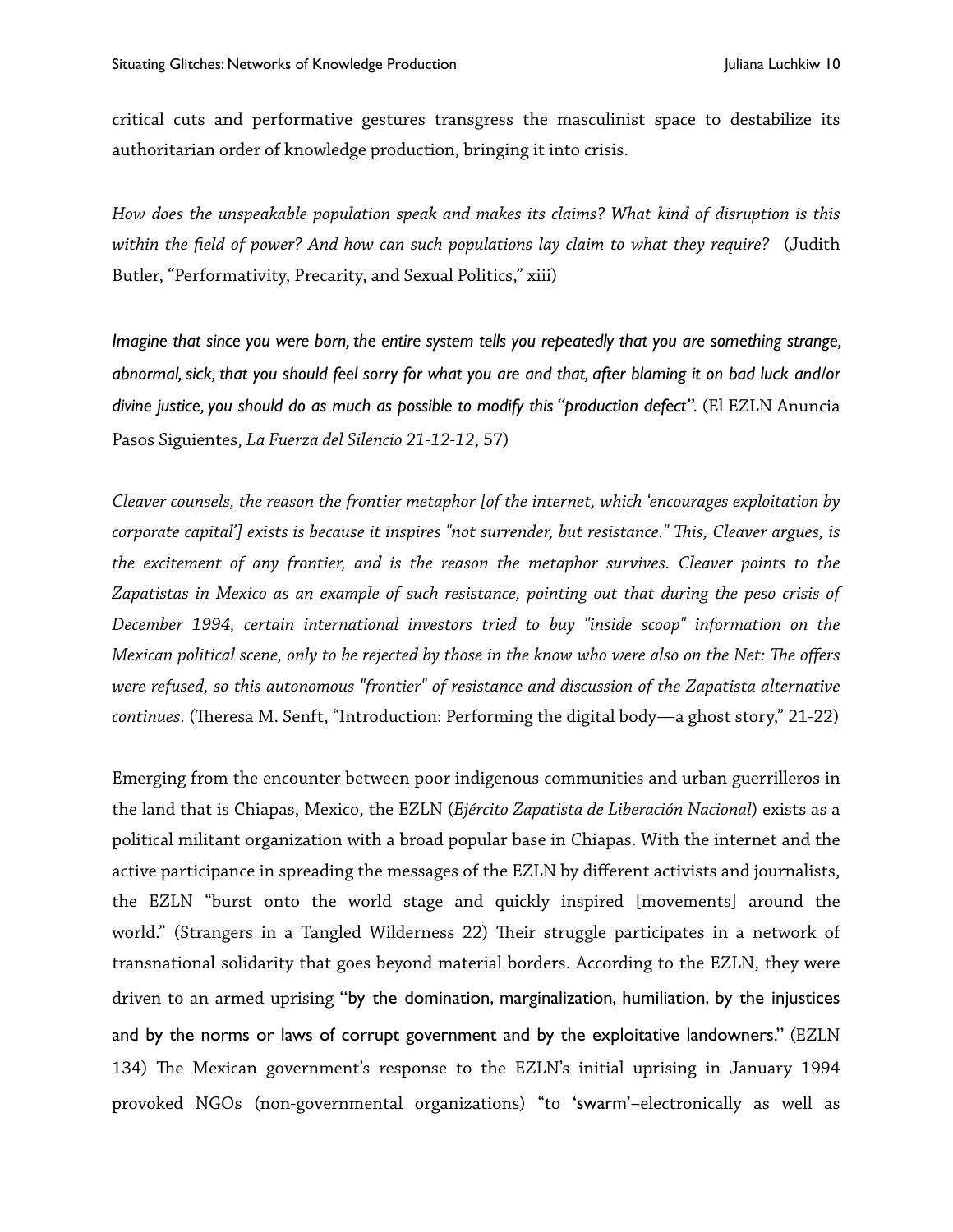physically– from the United States, Canada, and elsewhere into Mexico City and Chiapas. There, they linked up with Mexican NGOs to voice solidarity with the EZLN's demands and to press for nonviolent change." (Ronfeldt, Arquilla, Fuller, and Fuller xi) They assembled highly networked, loosely coordinated, cross-border coalitions that restrained the Mexican government in defense of the Zapatista cause. These coalitions were composed of many different struggles and gestures of solidarity.

In favor of direct democracy, "*zapatismo* situated itself as a mode of liberation and leftist struggle that rejected hierarchy, party control, and aspirations to create a State apparatus," and it inspired many other movements such as the Kurdish resistance in Rojava. (Strangers in a Tangled Wilderness 22) "*Zapatismo* from the indigenous peoples of Chiapas worked as a model for a new generation of social movements that are difficult to characterize, sustained in networks, geographically dispersed, diffused, multi-thematic, intermittent, and not formally organized." (Rovira) The Zapatista networks hosted by technology are the jointure of a hybrid, intergalactic struggle that complicates boundaries and evokes the other in different spaces, times, and dimensions. They call to situated knowledges as a community formed by positions of "partial, […] critical knowledges sustaining the possibility of webs of connections called solidarity in politics and shared conversations in epistemology." (Haraway, "Situated Knowledges" 584)

*Protests and encounters in many cities of the world in order to get to know the situation in Chiapas, to influence the local public opinion and to put the pressure on Mexican diplomatic delegations. […] Lobbying campaigns towards the local elites who in turn put the pressure on the Mexican government: in the Parliament, with the politicians, with the most renowned intellectuals. […] The flood of foreigners to the indigenous communities, now are like* portadores *[messenger/weapon bearer] of material solidarity and productive projects or are like simple companions to the Zapatista communities. They served as proliferators of the cause and wove interpersonal relations. […] Electronic civil disobedience*  on the internet, provoked by Critical Art Ensemble [...] These forms of action of the zapatismo transnacional *are inextricably imbricated* (Guiomar Rovira, "El Zapatismo y la Red Transnacional")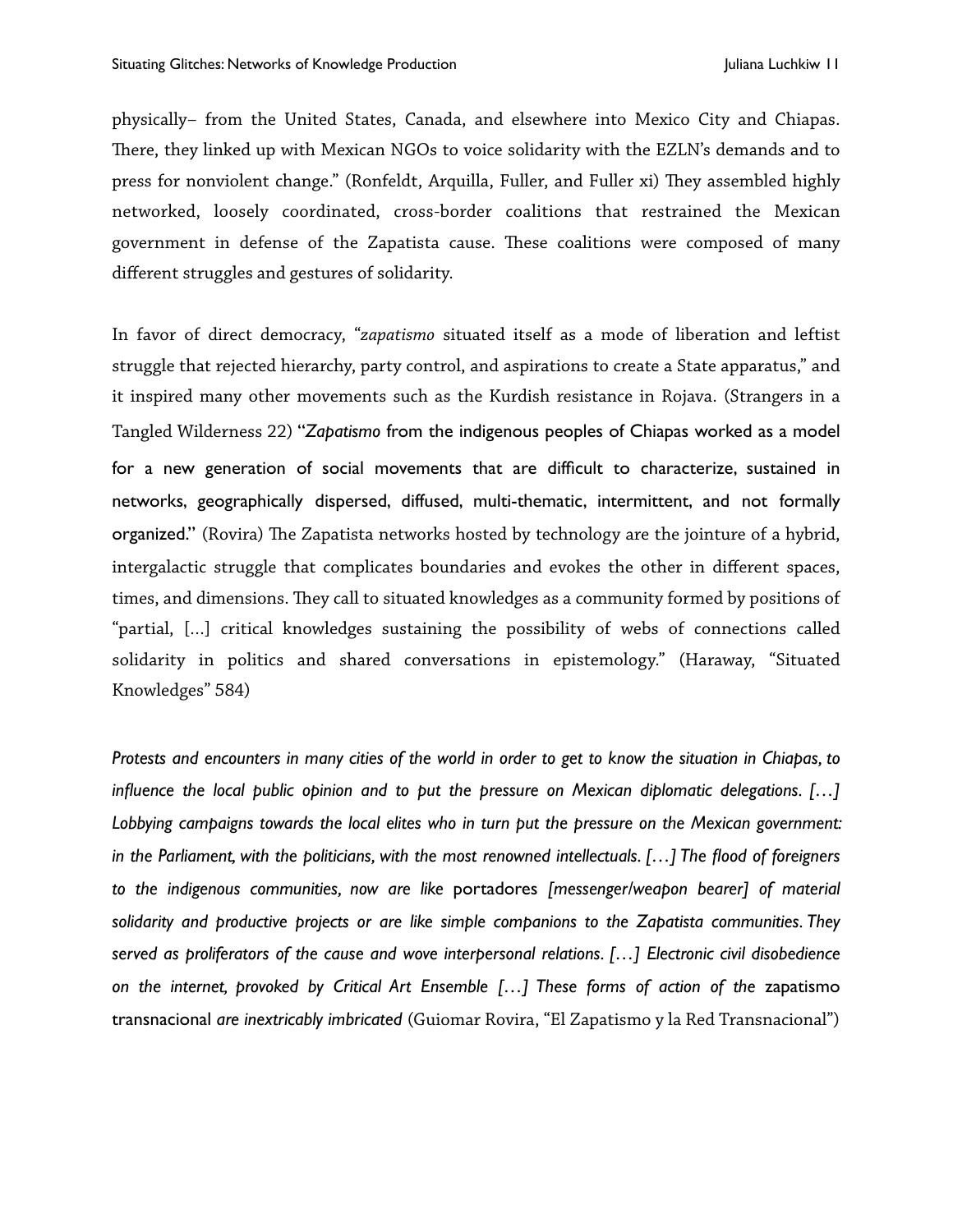*Subjectivity is multidimensional; so, therefore, is vision. Te knowing self is partial in all its guises, never fnished, whole, simply there and original; it is always constructed and stitched together imperfectly, and therefore able to join with another, to see together without claiming to be another.*  (Donna Haraway, "Situated Knowledges: The Science Question in Feminism and the Privilege of Partial Perspective," 586)

Z*apatismo* manifests a specter of an absent presence–collective appearances speak with/in technology to string together webs of communications that activate a network. In support of democracy, liberty, and justice, the Zapatista struggle reaches a global level against neoliberalism. As *altermundialista,* the EZLN maintains the vision of a world different than current neoliberal globalization. It wants one world that fts many worlds, and these can be encountered in the dimensions of the virtual realm. Unbound from very limited, local terms, *zapatismo transnacional* occupies a space of convergence for encountering intersections between manifold and dispersed issues and forms of and activism. Although *zapatismo* may have particular political implications, the Zapatistas do not have a strict defnition of their politics. They are open and inclusive to all who may be involved in the network. (Rovira) Unforeseeable and fragmented, z*apatismo* is a glitch of the system. It resists hegemonic structures that designate who is a legible subject and who has access to and control over technology and knowledge production. It draws "the connections and unexpected openings situated knowledges make possible." (Haraway, "Situated Knowledges" 590) Unpredictable, unable to be absolutely defned, dissolving borders and deconstructing hierarchies, *zapatismo* works with these aims to intentionally break the system as a disruptive statement of resistance that has material and virtual resonance.

*In the case of* zapatismo transnacional*, what unites the actors is the exchange and the circulation of information for solidarity action. It is in this sense that the Internet, just like other tools for communication, like the fax, the telephone, or the mail, plays a relevant role as infrastructure of its own movement. In* zapatismo*, just like in* altermundismo*, the internet will play a key role as the medium that facilitates the appearance of these types of reticular relations throughout the planet, and it will say that the Internet is more than a medium.* (Guiomar Rovira, "El Zapatismo y la Red Transnacional")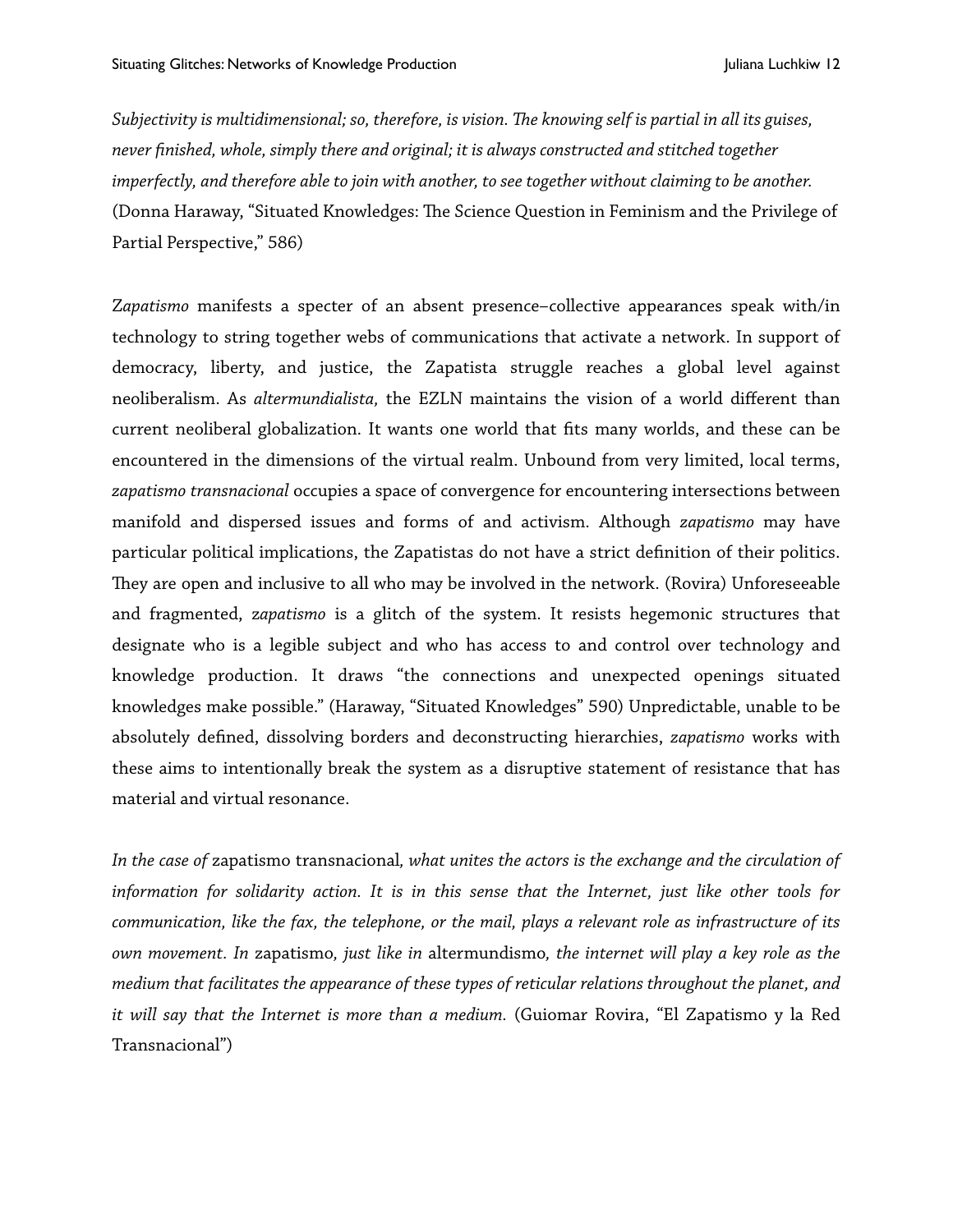The internet and its networks are mediums, not mediators, that actively and dynamically evoke *zapatismo*. As the intervening substance through which impressions are conveyed to the senses or a force acts on objects at a distance, the medium can host multiplicities, calling to different times, spaces, and dimensions. The internet as a medium hosts the channels for encounters through which those who have been silenced by their illegibility may be able to speak. With *zapatismo*, web-like intersections emerge not only virtually, but also have material effects in relationship to the State and society. Virtual manifestations across the *zapatismo* network participate in global actions against capitalism amongst cyberactivists. (Rovira) These actions call to the other through channels of communication where different spatiotemporal dimensions can flow simultaneously. They implement "hacktivism" in resistance to the different corporations and institutions (Rovira) that perpetuate the hegemony that standardizes knowledge, administers information, and decides *who* is a legible subject. *Zapatismo* is a movement with/in systems of communication. "The intergalactic network is more powerful than any gun." (Rovira)

Moving as a collective and dispersed form, *zapatismo,* as a glitch*,* cultivated the capacity to have material impacts with the transmission of messages through technologies with/in its networks. The movement is indefinable and disturbs the "natural" Order. The participants in these webbed connections produce knowledge in relationship to the Zapatistas that is situated within various infrastructures. They work with these structures and make cuts into them, in order to diffuse messages and resist rationalized neoliberal policies that perpetuate the hierarchical totality that sways corporations and the Mexican government. As the medium, the internetted network conjures up those who are silenced by States and institutions–bodies unrecognizable, determined "invisible" and "useless" according to the standardized, systematic hierarchy of function and (re)production. The access that indigenous communities have to the internet and other technologies in relationship to the Zapatista struggle, which is mostly remotely (activists and journalists publish letters sent from Chiapas), queers the way in which these technologies are "supposed to" have relations, causing the system to glitch. Z*apatismo* reclaims autonomy and forms agential relations through technologies to overturn the apparatus of a systemic hierarchy which silences the Zapatista voice and suppresses the people. As a glitch of the system, the unintelligible and stateless oppressed have attained, with an "unexpected" technology, the capacity to produce their own knowledges through the intergalactic networks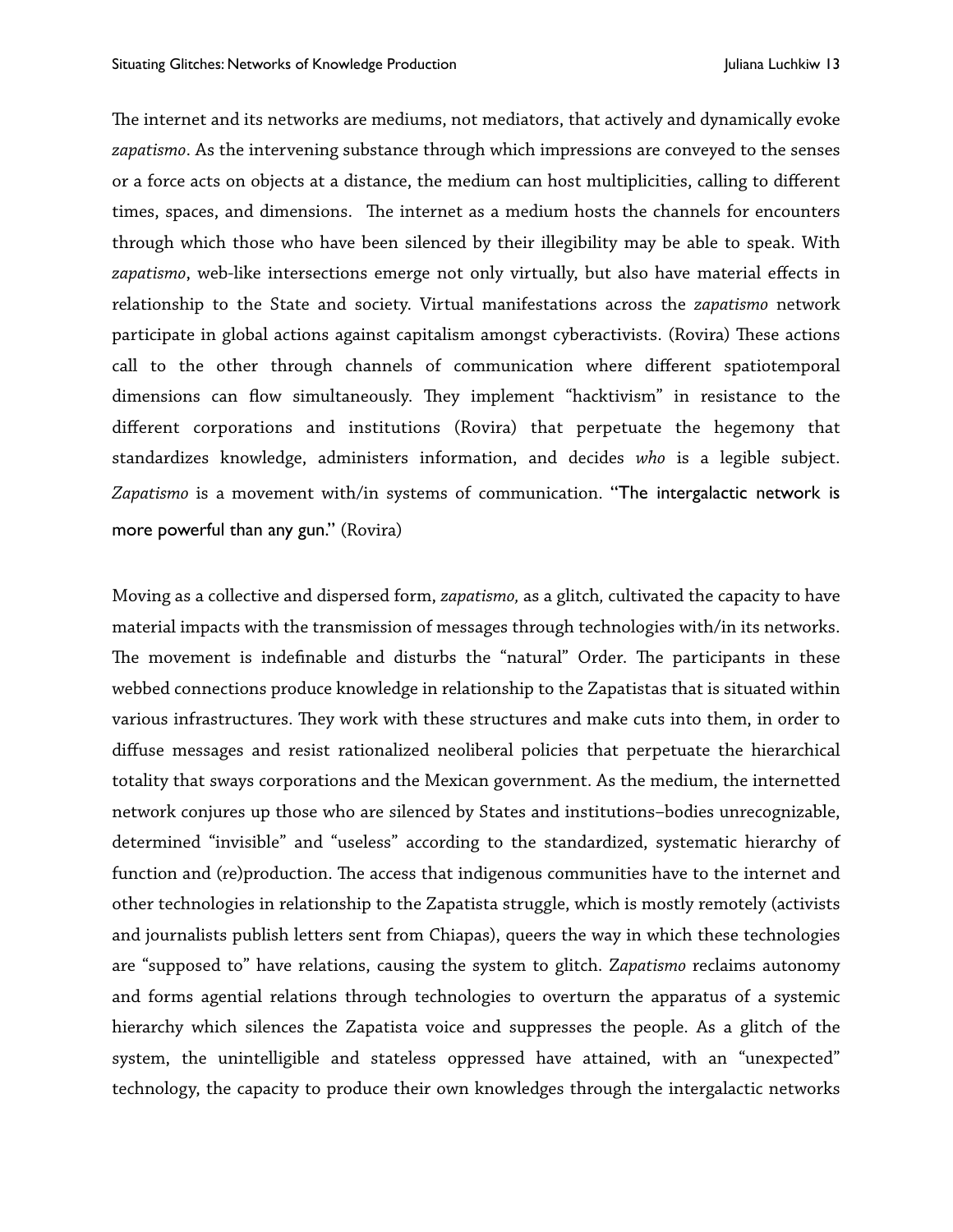of resistance. "Immersed in the rhizome of flows, the networks become unstoppable and unpredictable." (Rovira)

P.S. TO CLARIFY UNNECCESSARILY. We also do not have a twitter or facebook account, or email, or *telephone number, or PO box. What shows up on the page is from the page, and these comrades support us and send us what they receive, just as they send what we send to them. Otherwise, we are against copyright, this way anyone can have their twitter, their facebook, or however you call it, and use our names, although, clearly, they are not us and do not represent us. But, according to what they have told me, the majority of them clarify that they are not who one might think they are. And the truth is that we have fun imagining the amount of insults and mentions […] that they have received and will receive, originally directed at the ezetaelene and/or at whom writes this.* (El EZLN Anuncia Pasos Siguientes, *La Fuerza del Silencio 21-12-12,* 110)

[http://enlacezapatista.ezln.org.mx/2016/01/01/palabras-del-ezln-en-el-22-aniversario-del](http://enlacezapatista.ezln.org.mx/2016/01/01/palabras-del-ezln-en-el-22-aniversario-del-inicio-de-la-guerra-contra-el-olvido/)inicio-de-la-guerra-contra-el-olvido/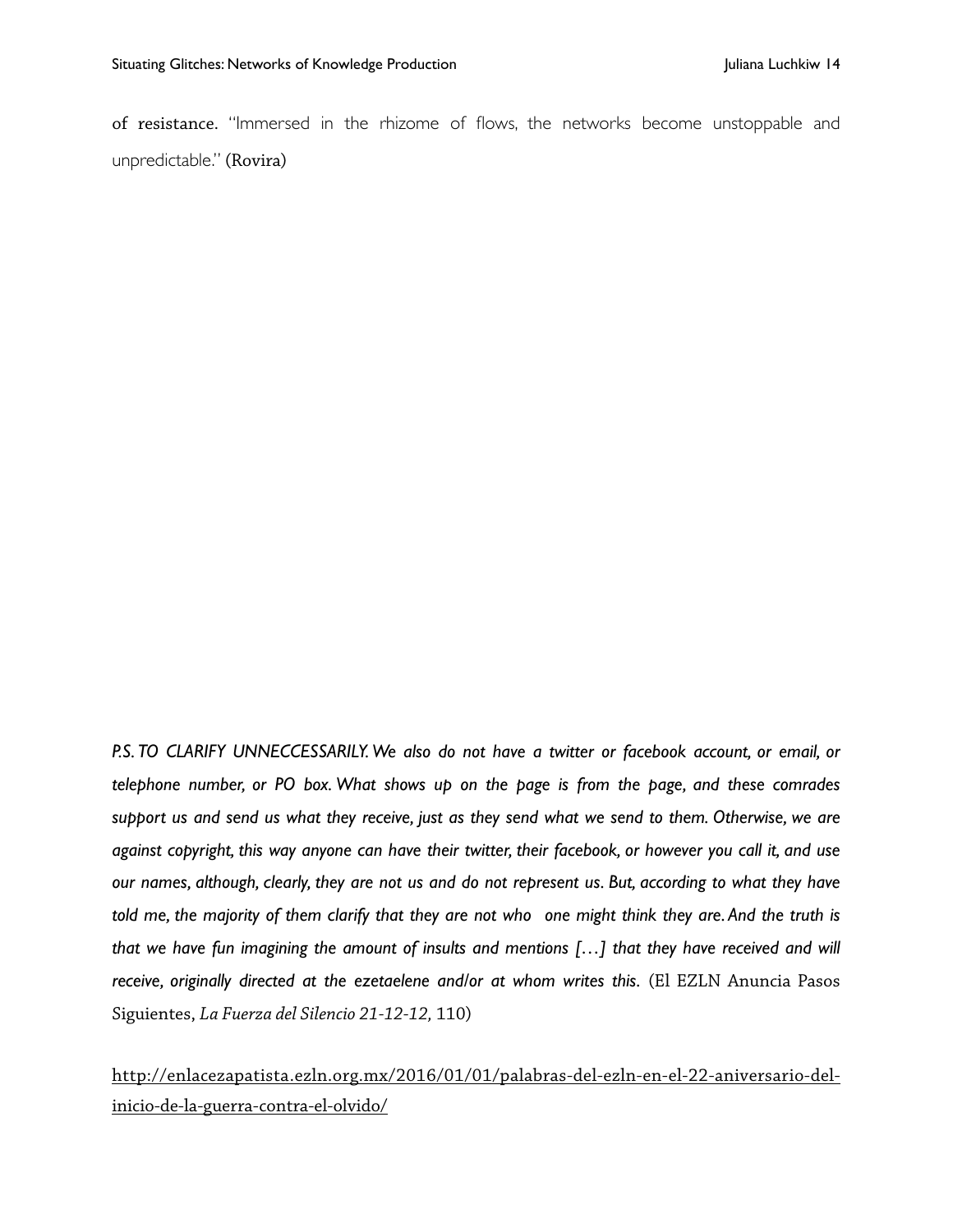## **Works Cited**

- Alexander, M. Jacqui and Chandra Talpade Mohanty. "Cartographies of Knowledge and Power Transnational Feminism as Radical Praxis." *Critical Transnational Feminist Praxis.* Ed. Amanda Lock Swarr and Richa Nagar. New York: SUNY Press, 2010. 23-45. Print.
- Barad, Karen. "Agential Realism: How Material-Discursive Practices Matter." *Meeting the Universe Halfway: Quantum Physics and the Entanglement of Matter and Meaning*. Durham: Duke University Press, 2007. 132-185. Print.
- Butler, Judith. *Bodies Tat Matter: On the Discursive Limits of "Sex."* New York: Routledge, 1993. Print.
- ---. "Performativity, Precarity, and Sexual Politics." *AIBR. Revista de Antropología Iberoamericana*  4.3 (September-December 2009): i-xiii. Web. 11 Dec 2015.
- ---. "Introduction: Acting in Concert." *Undoing Gender*. New York: Routledge, 2004. 1-16. Print.
- El EZLN Anuncia Pasos Siguientes. *La Fuerza del Silencio 21-12-12.* México D.F.: Ediciones Eón, 2013. Print.

Evans, Claire L. "An Oral History of the First Cyberfeminists." *Motherboard,* 11 Dec 2014. Web.  [11 Nov 2015. <http://motherboard.vice.com/read/an-oral-history-of-the-](http://motherboard.vice.com/read/an-oral-history-of-the-first-cyberfeminists-vns-matrix)frstcyberfeminists-vns[-matrix](http://motherboard.vice.com/read/an-oral-history-of-the-first-cyberfeminists-vns-matrix)>.

- Halberstam, Judith. "The Queer Art of Failure." *The Queer Art of Failure*. Durham: Duke University Press, 2011. 87-121. Print.
- Haraway, Donna. "A Cyborg Manifesto." *Te New Media Reader.* Ed. Noah Wardrip-Fruin and Nick Montfort. Cambridge: The MIT Press, 2003. 515-541. Print.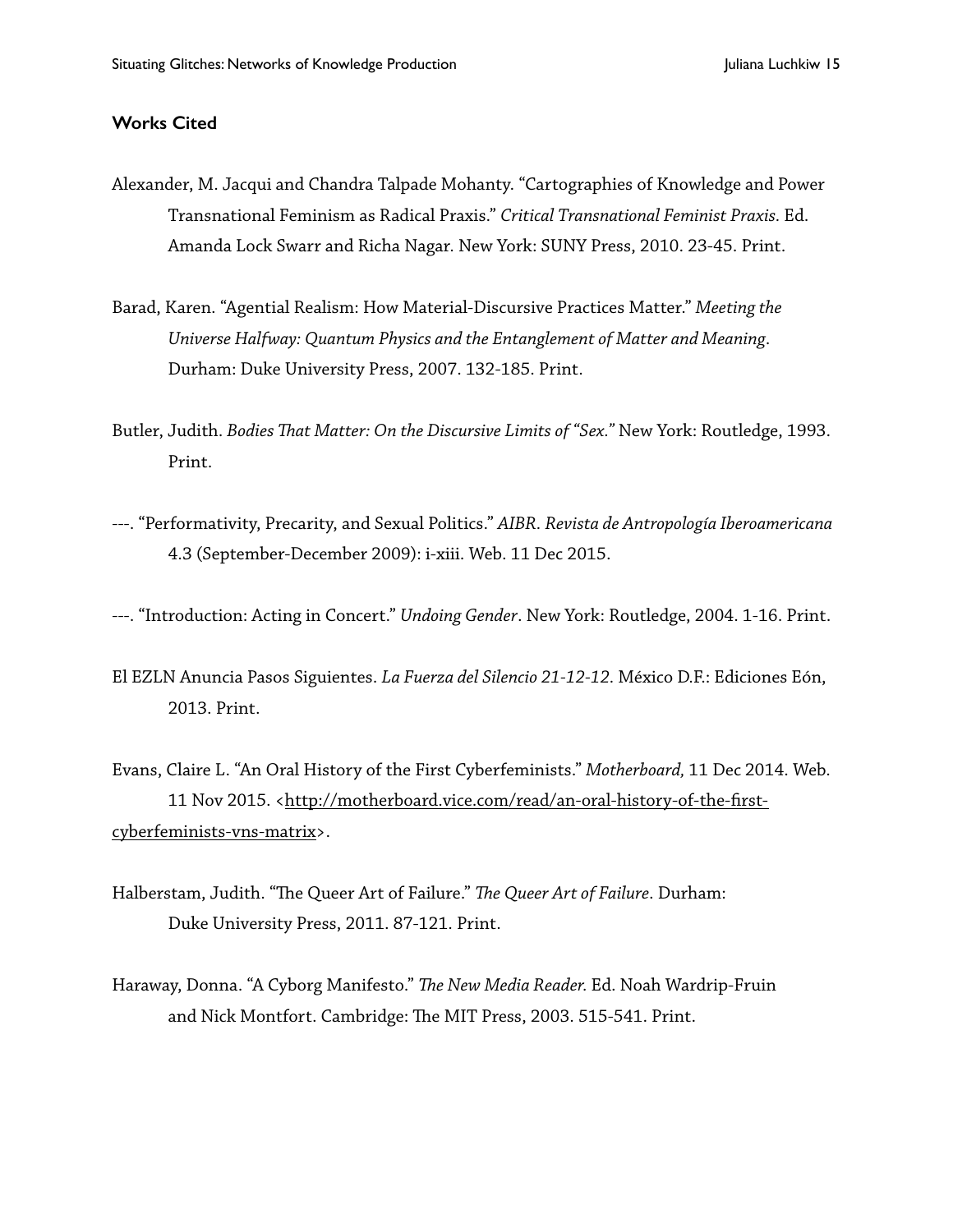- ---. "Situated Knowledges: The Science Question in Feminism and the Privilege of Partial Perspective." *Feminist Studies* 14 (Autumn 1988): 575-599. Web. 25 Nov 2015. [<http://www.jstor.org/stable/3178066>](http://www.jstor.org/stable/3178066).
- Kristeva, Julia. "Approaching Abjection." *Powers of Horror*. New York: Columbia University Press, 1982. 1-31. Print.
- Menkman, Rosa. *Te Glitch Moment(um).* Amsterdam: Institute of Network Cultures, 2011. Print.
- Mouffe, Chantal. "Artistic Activism and Agonistic Spaces." *Art & Research: A Journal of Ideas, Contexts, and Methods* 1 (Summer 2007): 1-5. Web. 30 Nov 2015. [<http://www.artandresearch.org.uk/v1n2/m](http://www.artandresearch.org.uk/v1n2/mouffe.html)ouff[e.html>](http://www.artandresearch.org.uk/v1n2/mouffe.html).
- Nakamura, Lisa. "Glitch Racism: Networks as Actors within Vernacular Internet Theory." *Culture Digitally*, 10 Dec 2013. Web. 31 Mar 2015.  [<http://culturedigitally.org/2013/12/glitch-racism-networks-as-actors-within](http://culturedigitally.org/2013/12/glitch-racism-networks-as-actors-within-vernacular-internet-theory/)vernacular-internet-theory/>.
- Ronell, Avital. *Te Telephone Book: Technology, Schizophrenia, Electric Speech.* Lincoln: University of Nebraska Press, 1989. Print.
- Ronfeldt, David, John Arquilla, Graham E. Fuller, Melissa Fuller. *Te Zapatista Social Netwar in Mexico.* Santa Monica: RAND, 1998. Print.
- Rovira, Guiomar. "El Zapatismo y la Red Transnacional." Razón y Palabra 47 (2005). Web. 10 Dec 2015. [<http://www.razonypalabra.org.mx/anteriores/n47/grovira.html>](http://www.razonypalabra.org.mx/anteriores/n47/grovira.html).
- Sent, Theresa M. "Introduction: Performing the digital body—a ghost story." *Women & Performance: a journal of feminist theory* 9.1 (2008): 9-33. Web. 4 Sep 2015. [<http://www.tandfonline.com/doi/abs/10.1080/07407709608571248](http://www.tandfonline.com/doi/abs/10.1080/07407709608571248)*>.*